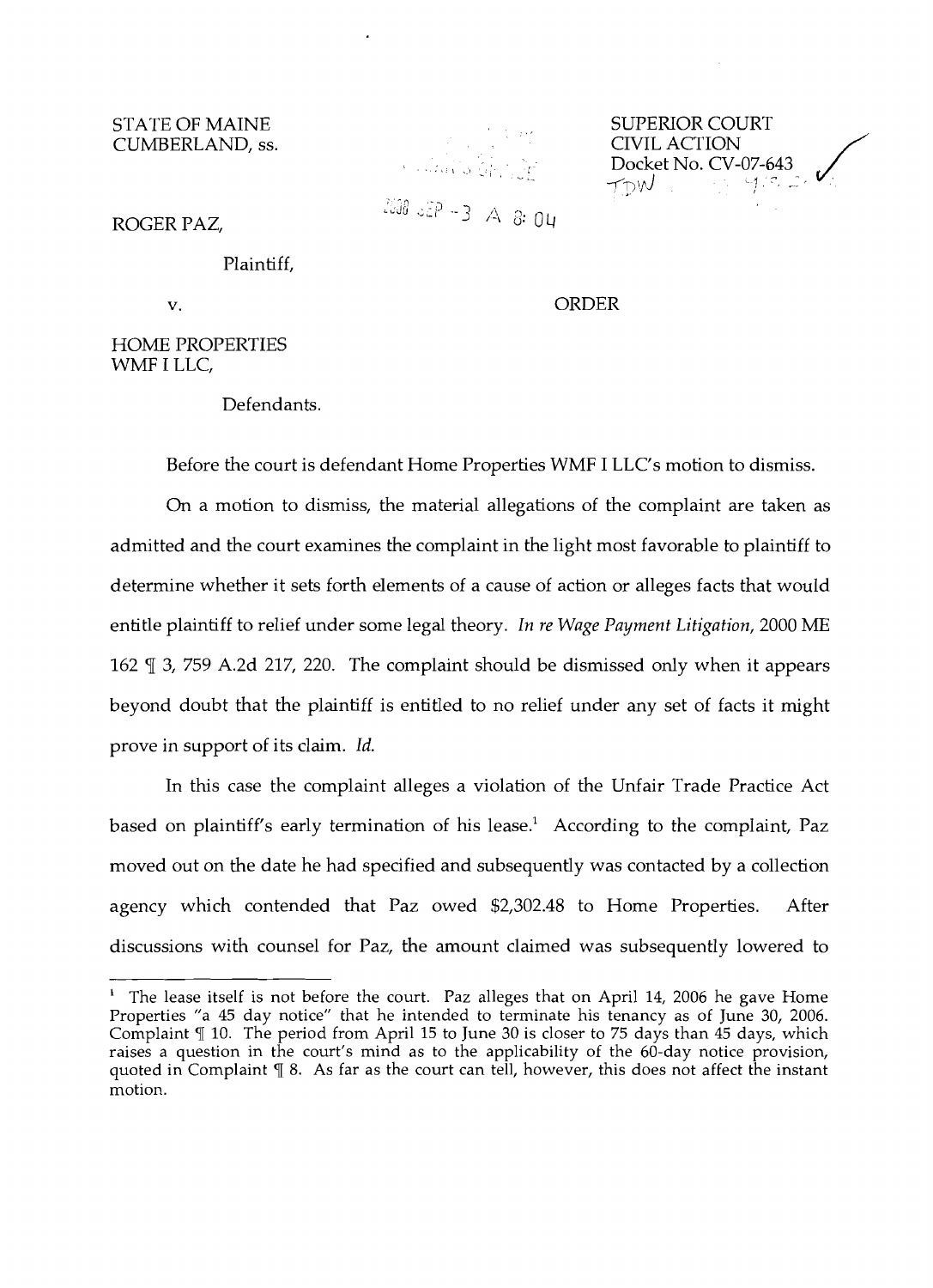\$1,251.48, consisting of \$641 in partial lost rent for July, \$100.48 for past due water and sewerage charges and a \$500 turnover fee.

Paz contends that Home Properties violated the Unfair Trade Practices Act in essentially two respects: (1) by charging an unreasonable \$500 turnover fee when the relevant statute limits a landlord to reasonable re-renting expenses, *see* 14 M.R.S. § 6010 A(2); and (2) by originally including in the amount referred for collection a lost rent claim of \$1,792 when the actual rent lost came to \$641. Paz alleges that the effect of the actions taken by Home Properties damaged his credit rating and caused him pain and suffering and emotional distress. He is also seeking injunctive relief ordering Home Properties to retract its report of the debt to its collection agency and to the relevant credit bureaus.

Home Properties first contends that Paz's allegations do not state a claim under the Unfair Trade Practice Act because they do not sufficiently allege that Paz was required to waive his rights as a tenant under the lease. The court disagrees. The full lease is not before the court, and with the benefit of that lease Paz may be able to show that its provisions had the effect of waiving Paz's right to be charged only the reasonable and actual cost of re-renting. If so, this would potentially be an Unfair Trade Practices Act violation. *See* 14 M.R.S. § 6030(1). Similarly, Paz may be able to show that the lease provisions had the effect of waiving his right to be responsible for only the actual rent lost by the landlord after the latter made reasonable efforts to mitigate.<sup>2</sup>

Second, even if Paz is not able to take advantage of § 6030(1), it is possible, based on the complaint, that Paz will be able to prove that the actions taken by Home Properties in connection with the claims it made against Paz were unfair or deceptive

This latter theory may be doubtful if, as Home Properties contends, the lease expressly addresses the landlord's obligation to mitigate. These are not, however, issues to be decided on a motion to dismiss.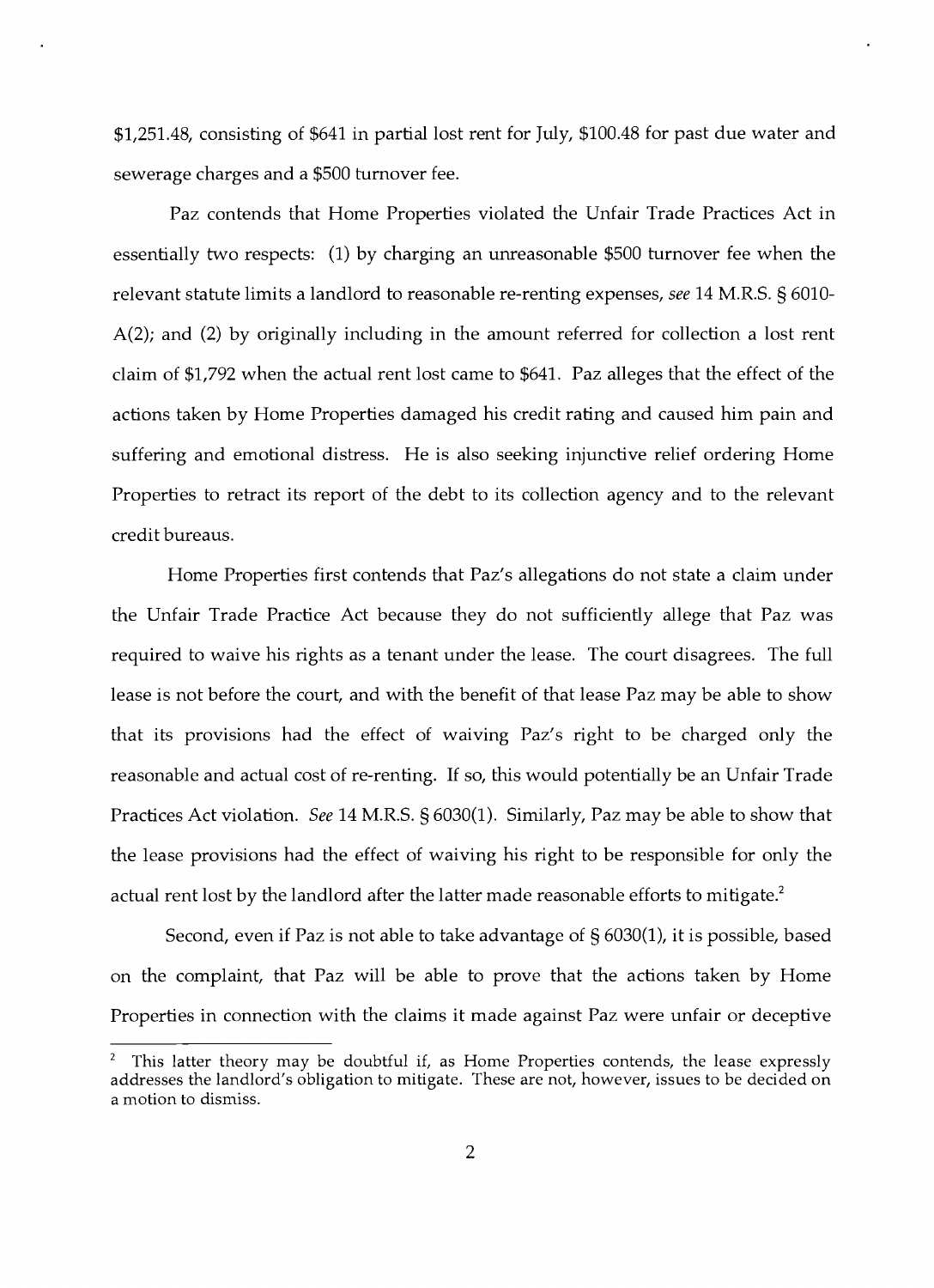within the meaning of 5 M.R.S. § 207 regardless of whether the lease involved any waiver.

The second argument advanced by Home Properties is that Paz has not alleged any loss of money or property, which are necessary prerequisites to a private action under the Unfair Trade Practices Act. *See* 5 M.R.S. § 213(1). Once again, the court disagrees. From the allegations of the complaint, it is possible that Paz can prove that the alleged harm to his credit rating resulted in monetary loss. Moreover, the court would not necessarily rule out that damage to Paz's credit rating could constitute a loss of "property" within the meaning of 5 M.R.S. § 213(1).

Home Properties argues that Paz's claims of damage to his credit rating are too conclusory and should be dismissed. For this proposition, Home Properties cites an unpublished First Circuit decision in *Gianetta v. Boucher*, 1992 U.S. App. LEXIS 33313 (1<sup>st</sup> Cir. 1992). Unpublished decisions do not have the same precedental value as published decisions. *See* 1<sup>st</sup> Circuit Local Rule 32.1.0. Moreover, the court disagrees with *Gianetta* on this issue.

Even if the court assumes, without deciding, that Paz will have to show something more than speculative harm to his credit rating - *e.g.,* that he was actually denied credit or charged a higher interest rate – in order to prevail at trial, his claim survives a motion to dismiss. Dismissal is only appropriate if, based on the complaint, the plaintiff would be entitied to no relief "under any set of facts [he] might prove in support of [his] claim." In re Wage Payment Litigation, 2000 ME 162 [13, 759 A.2d at 220. The complaint here leaves open the possibility that Paz may prove actual damage from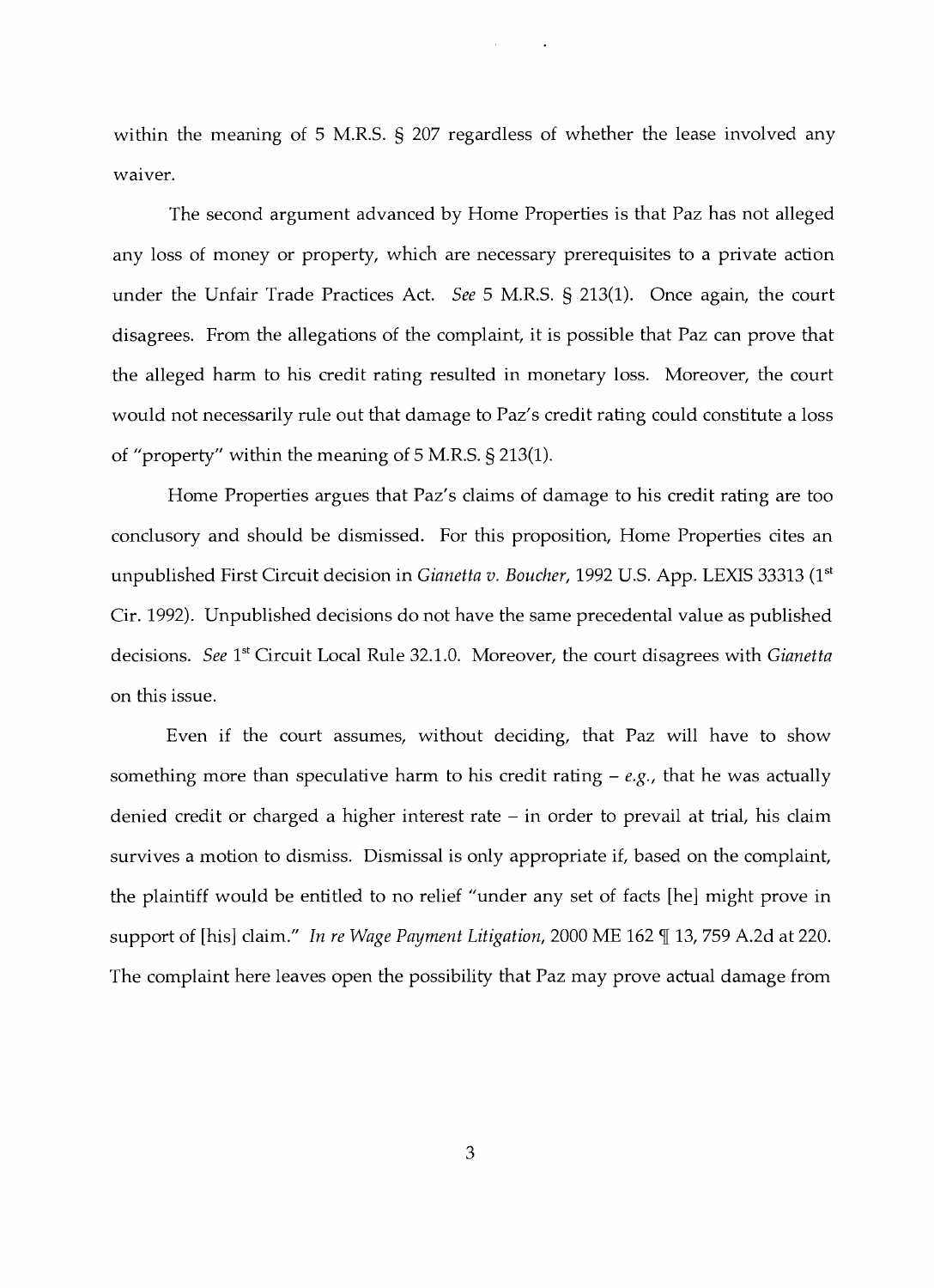the harm allegedly inflicted on his credit rating by Home Properties. This would potentially entitle him to monetary and/ or injunctive relief. $3$ 

The entry shall be:

Defendant's motion to dismiss is granted with respect to plaintiff's claim for emotional distress under the Unfair Trade Practice Act and is otherwise denied. The clerk is directed to incorporate this order in the docket by reference pursuant to Rule 79(a).

DATED: September 2, 2008

bL

Thomas D. Warren Justice, Superior Court

 $3$  The court agrees that claims for emotional distress are not recoverable under the Unfair Trade Practices Act.